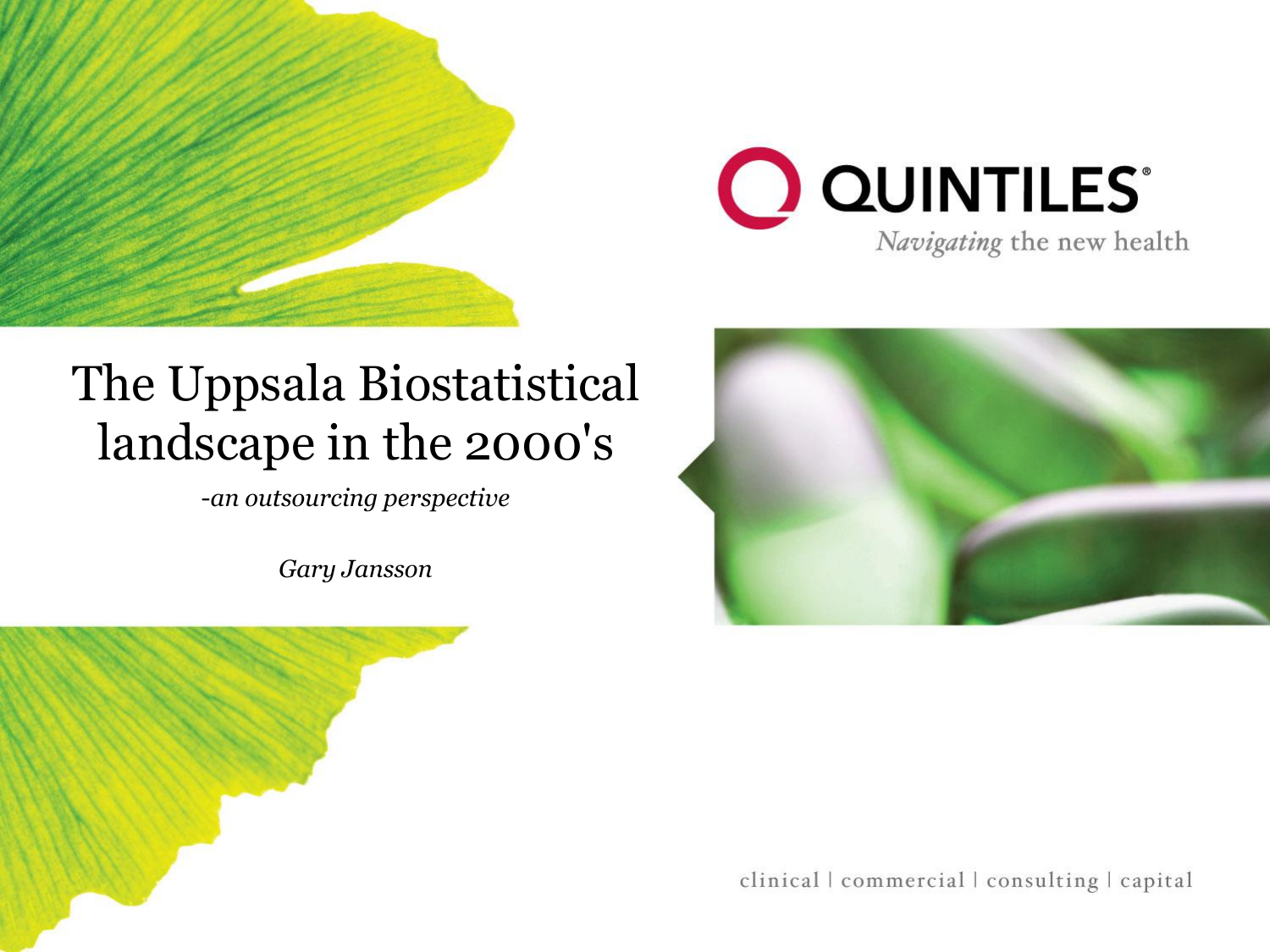# Outline of talk

- Situation within Biostatistics in Uppsala in the mid 90's
- Consequences of the closedown of Pharmacia in 1998
- The "post-Pharmacia" period up to today
- Something about the future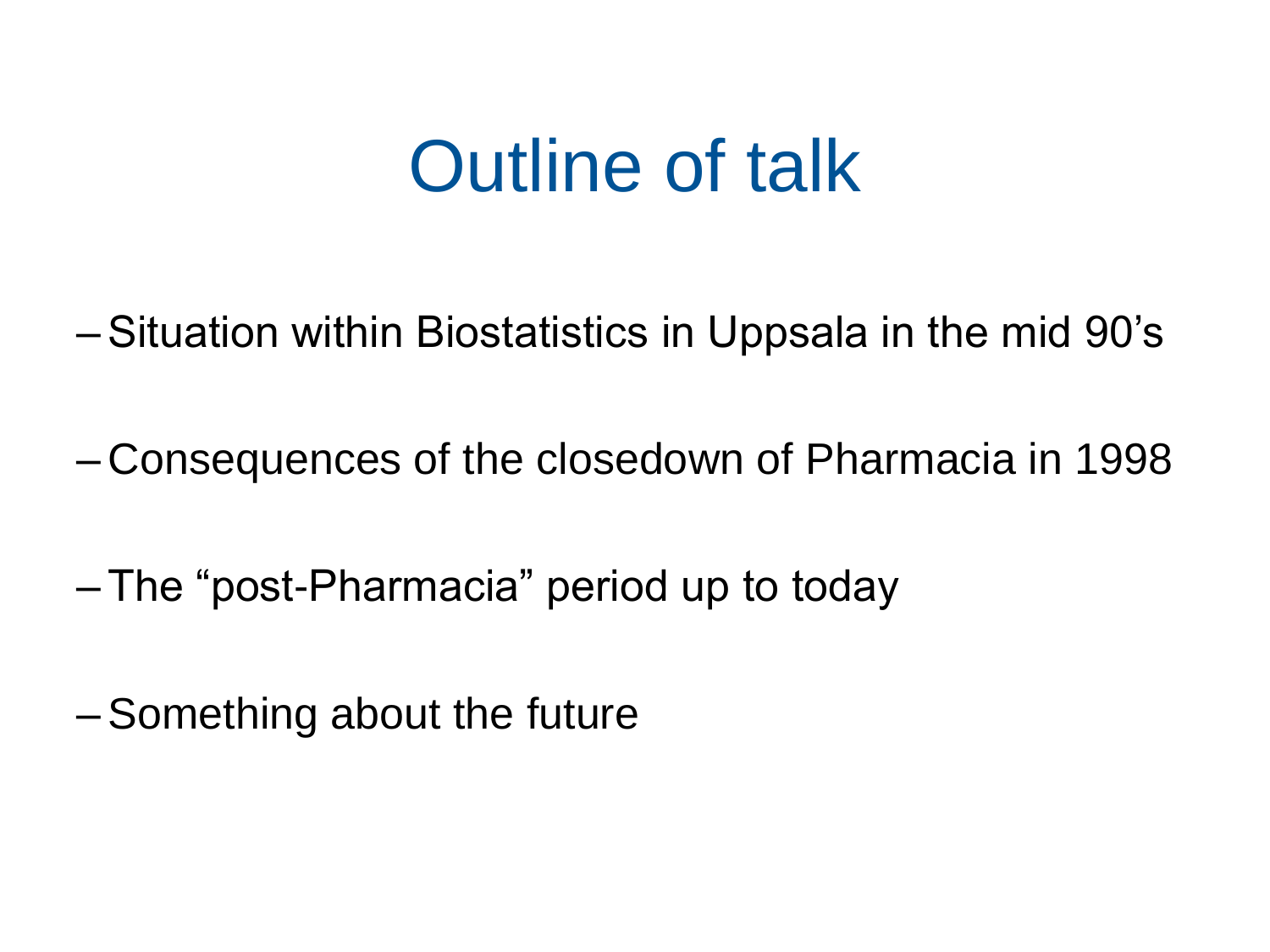### Companies/organizations with employed Biostatisticians in Uppsala 1995

#### **PHARMACIA PHARMACIA** Diagnostics

PMC





\*

\*Today: **Phadia**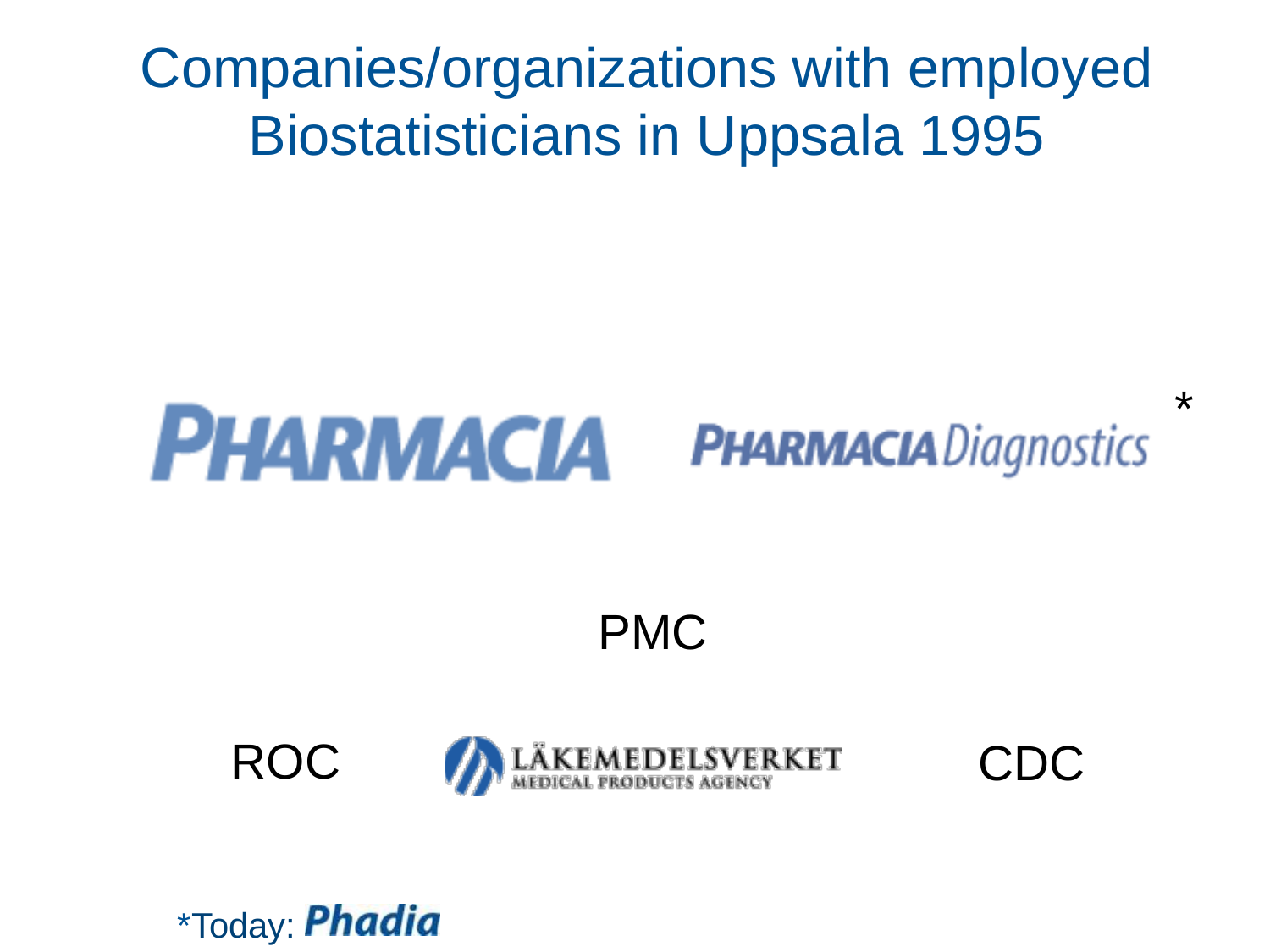The closedown of Pharmacia in Uppsala in 1998: where did the employed Biostatisticians go to?



Note 1: Pharmacia Diagnostics not affected by closedown of Pharmacia.

Note 2: Slide illustrates situation around year 2000.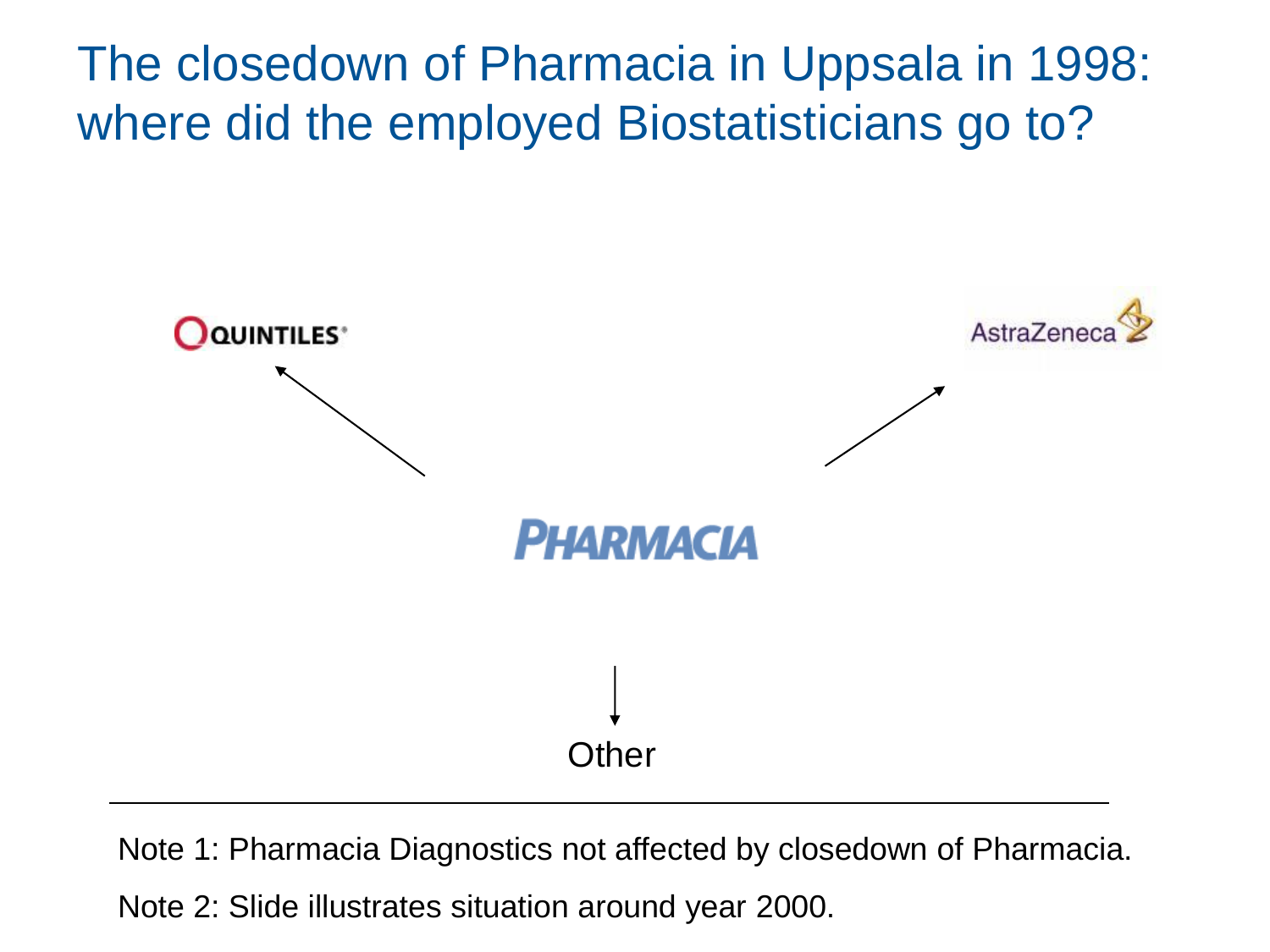### Major companies/organizations with employed Biostatisticians in Uppsala 1995-2010

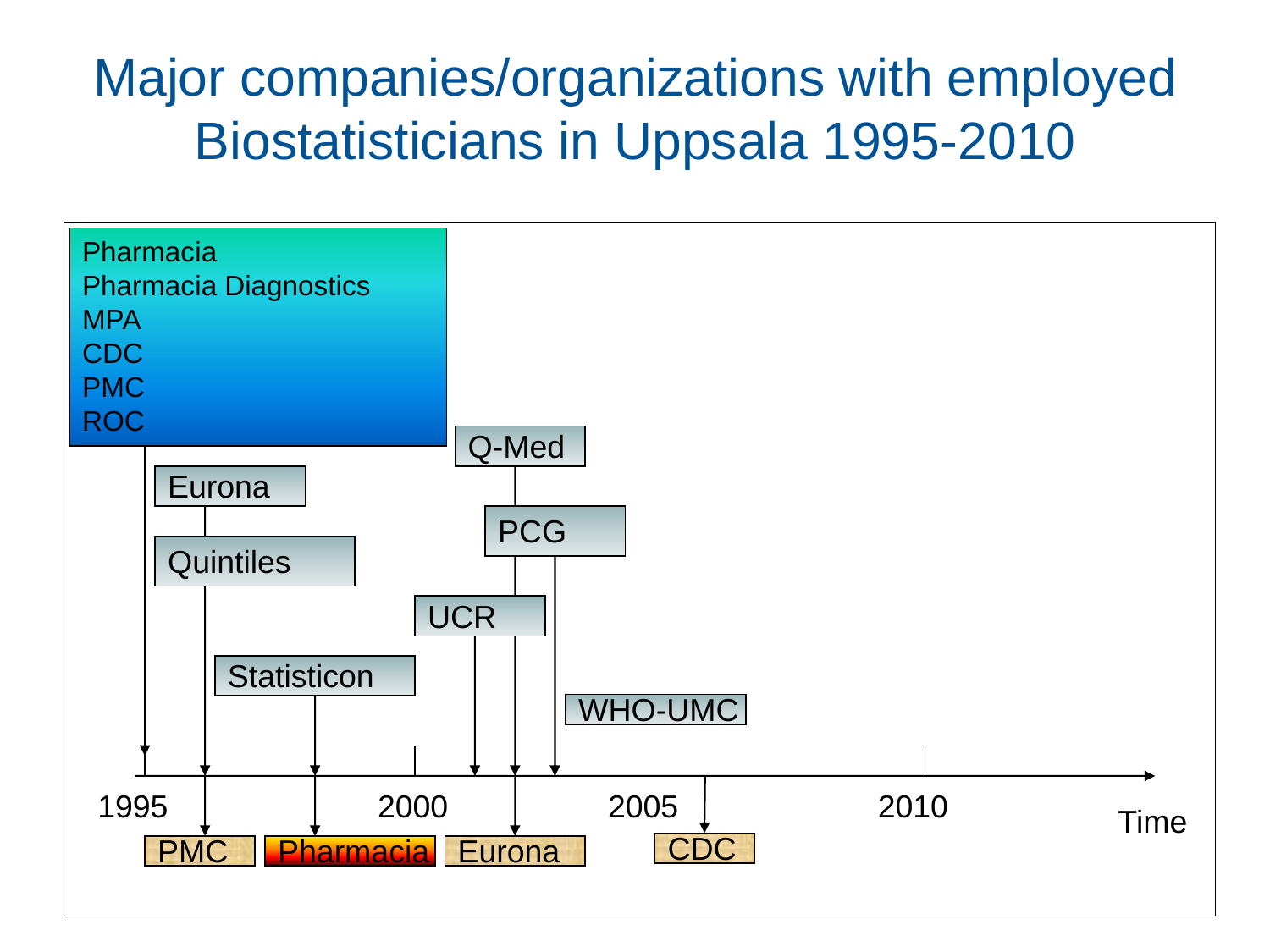### Questionnaire sent to:

#### **CRO**

▶ UCR, Statisticon, PCG, Quintiles

#### Pharma/Biotech/Other

▶ Phadia, Q-Med, ROC, WHO-UMC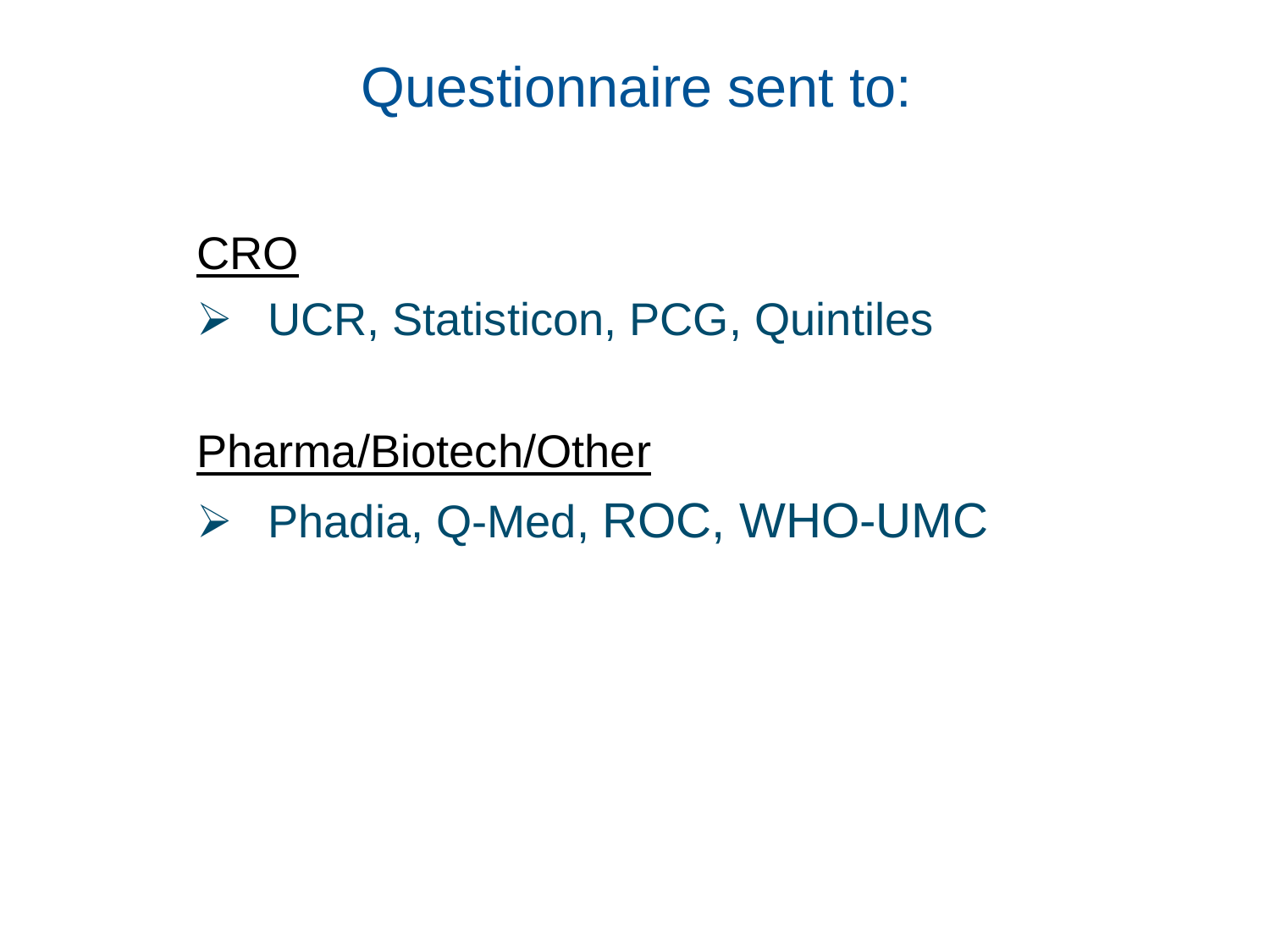## Estimate of Number of Biostatisticians and Statistical programmers in Uppsala

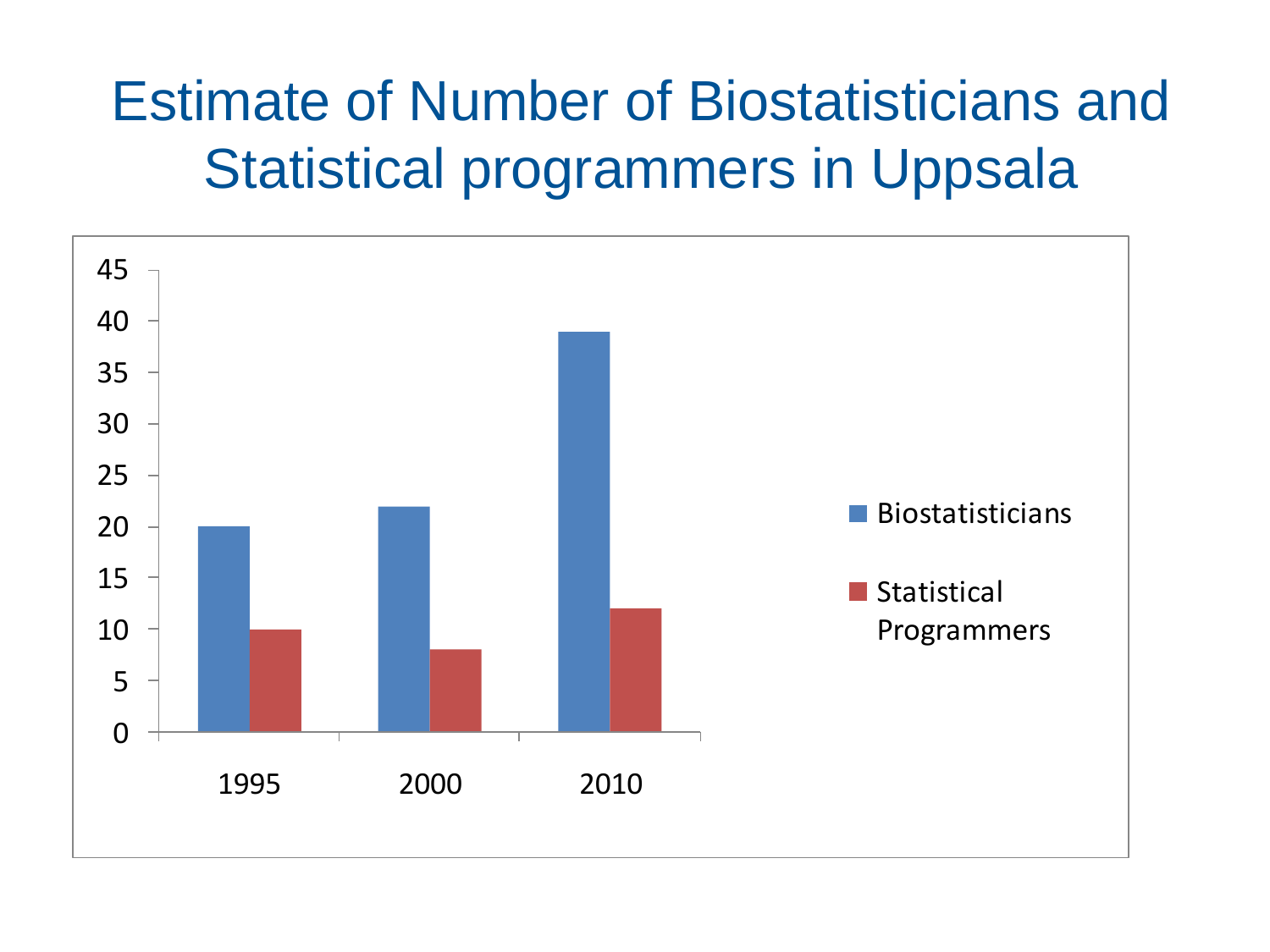## Estimate of Number of CRO Biostatisticians and Statistical programmers in Uppsala

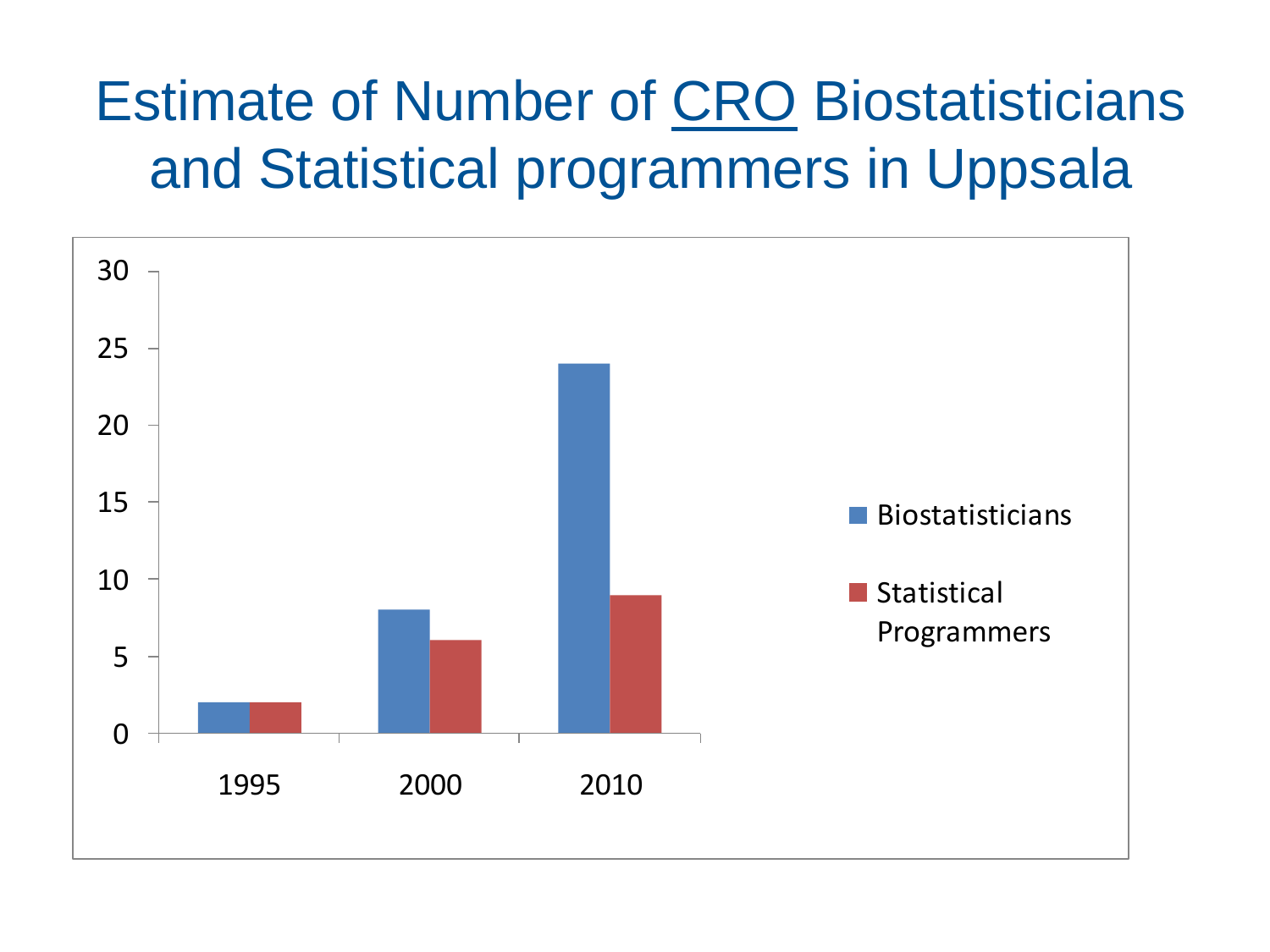Major companies/organizations with employed Biostatisticians in Uppsala 2010

- **1) UCR**
- **2) Statisticon**
- 3) Phadia
- **4) Quintiles**
- 5) ROC
- **6) PCG**
- 7) MPA
- 8) WHO-UMC
- 9) Q-Med

**Bold=CRO**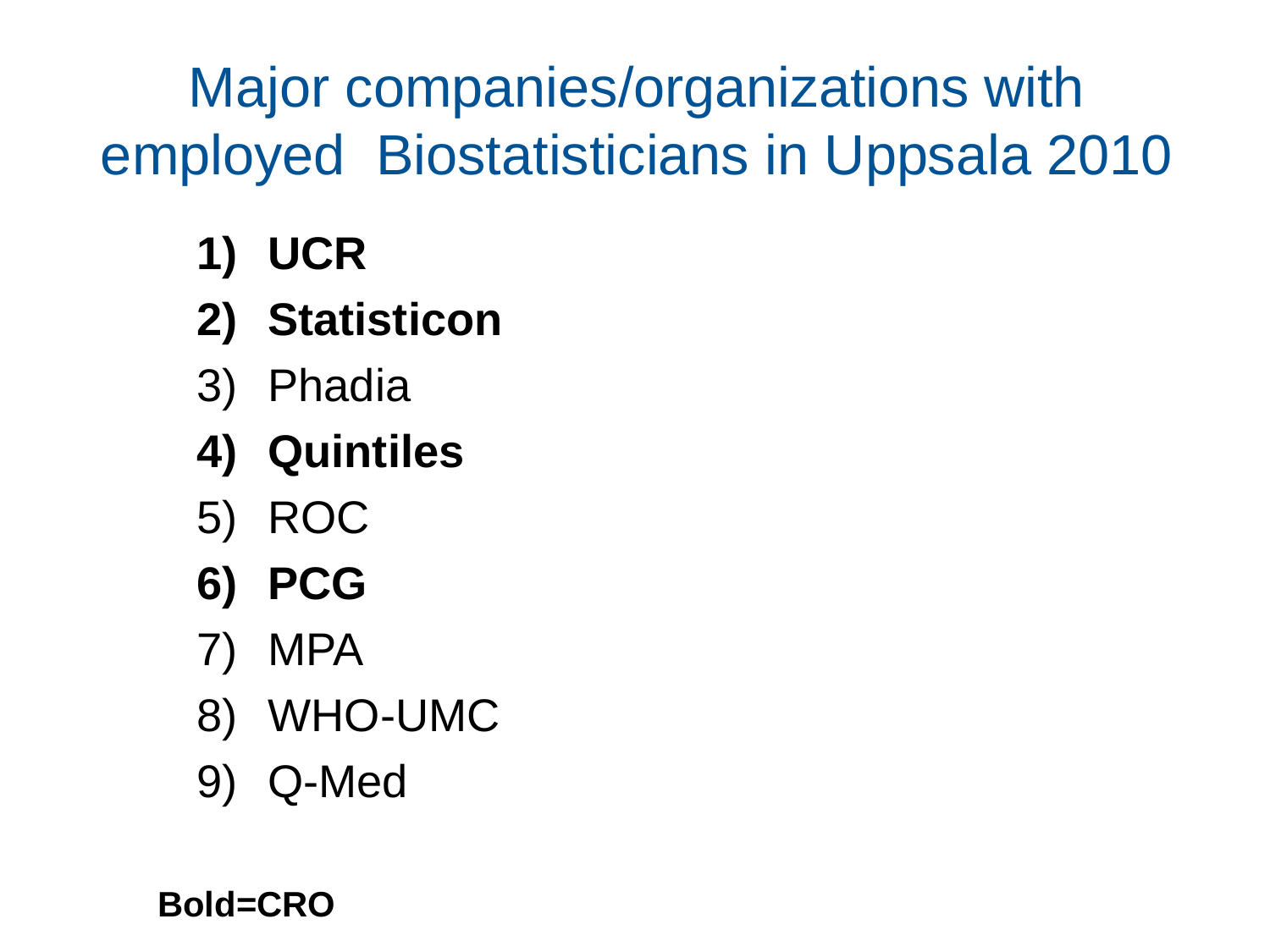## Estimate of today's Work Load

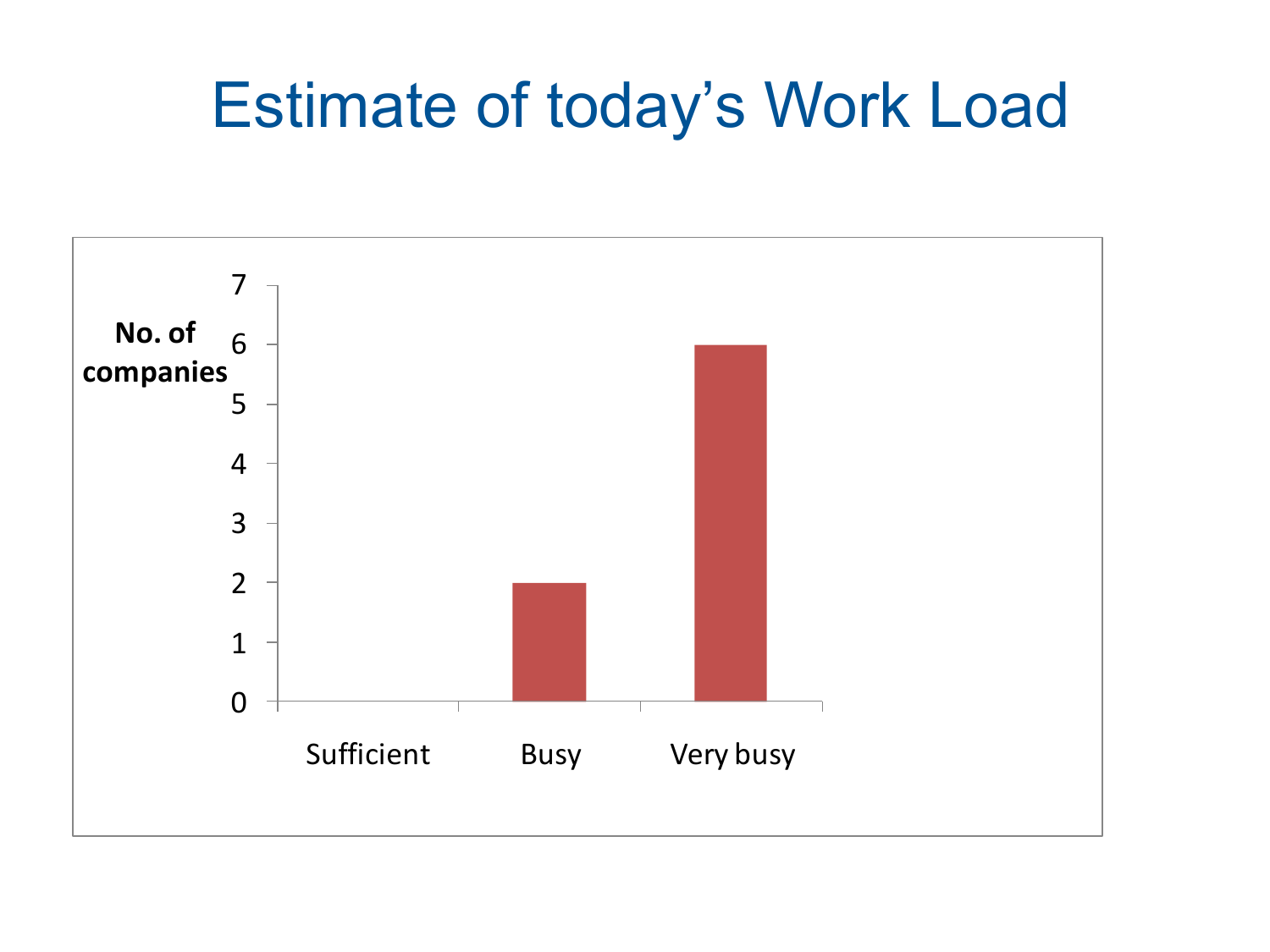## Expansion plans for the next 12 months

#### ≈ 7 FTE Biostatisticians

#### ≈ 5 FTE Statistical Programmers

Note that this estimate in growth are within CRO companies ONLY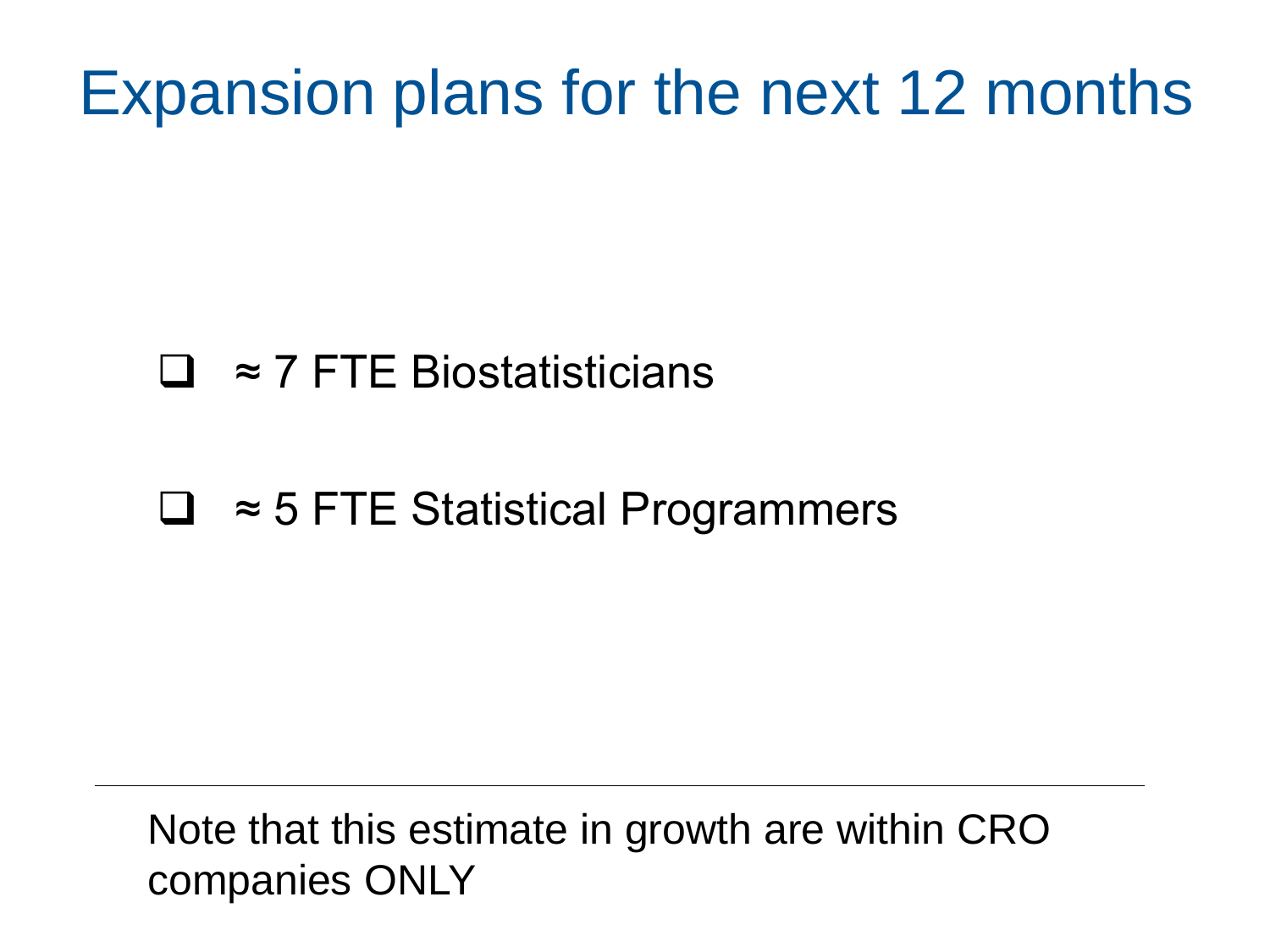# Level of Outsourcing seen in 2010 compared to 2000

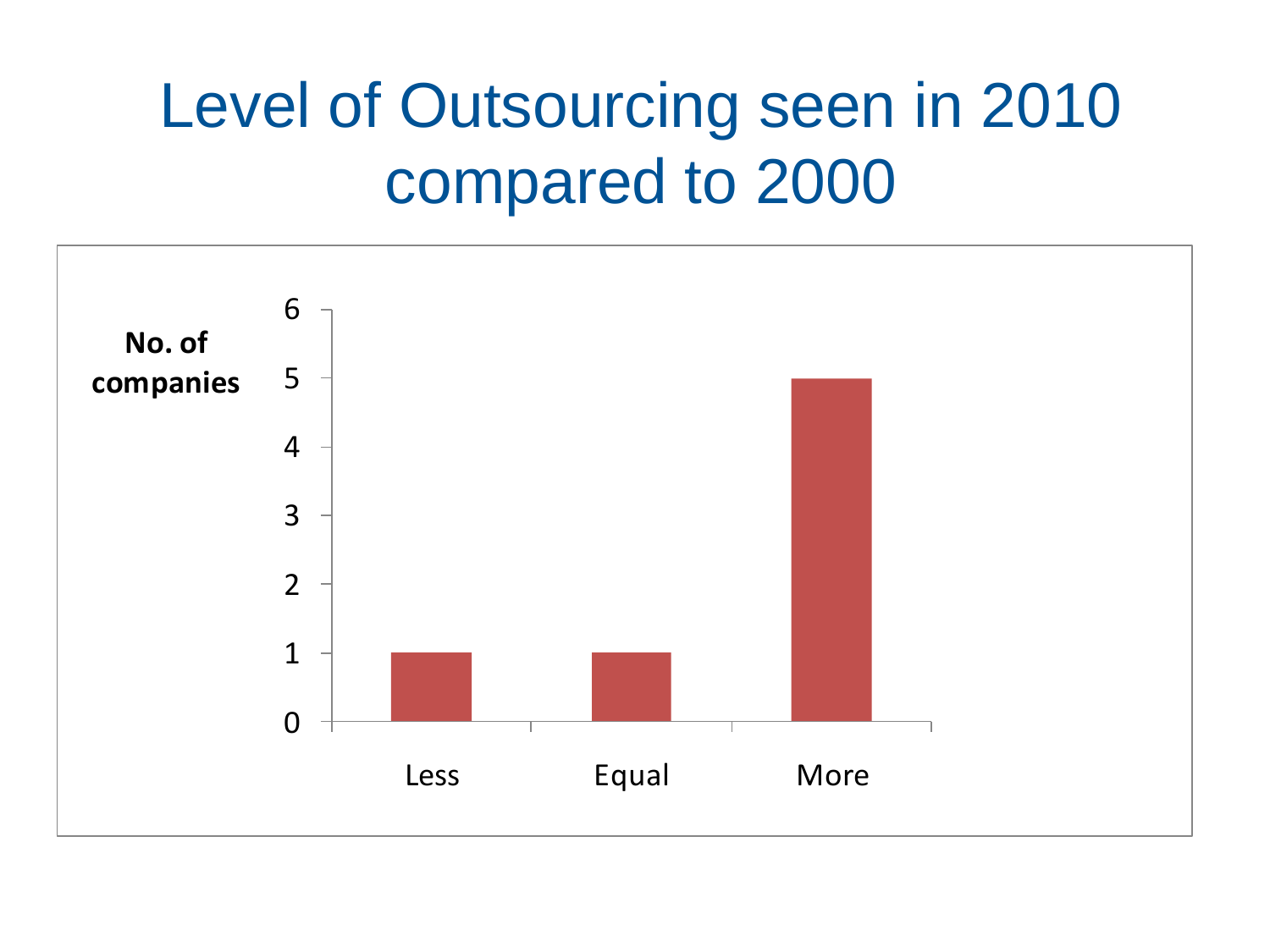# Does outsourcing look different 2010 compared to 2000?

- More specialized outsourcing.
- Yes, more is outsourced. More from small companies.
- Yes, strong increase in outsourcing due to strategic reasons. Difficult to find the right competency and variability of resource need over time drives this.
- Yes, more is outsourced.
- Yes. Both small and large companies outsource, an increase seen in the latter.
- No/not relevant: 2
- Missing: 1